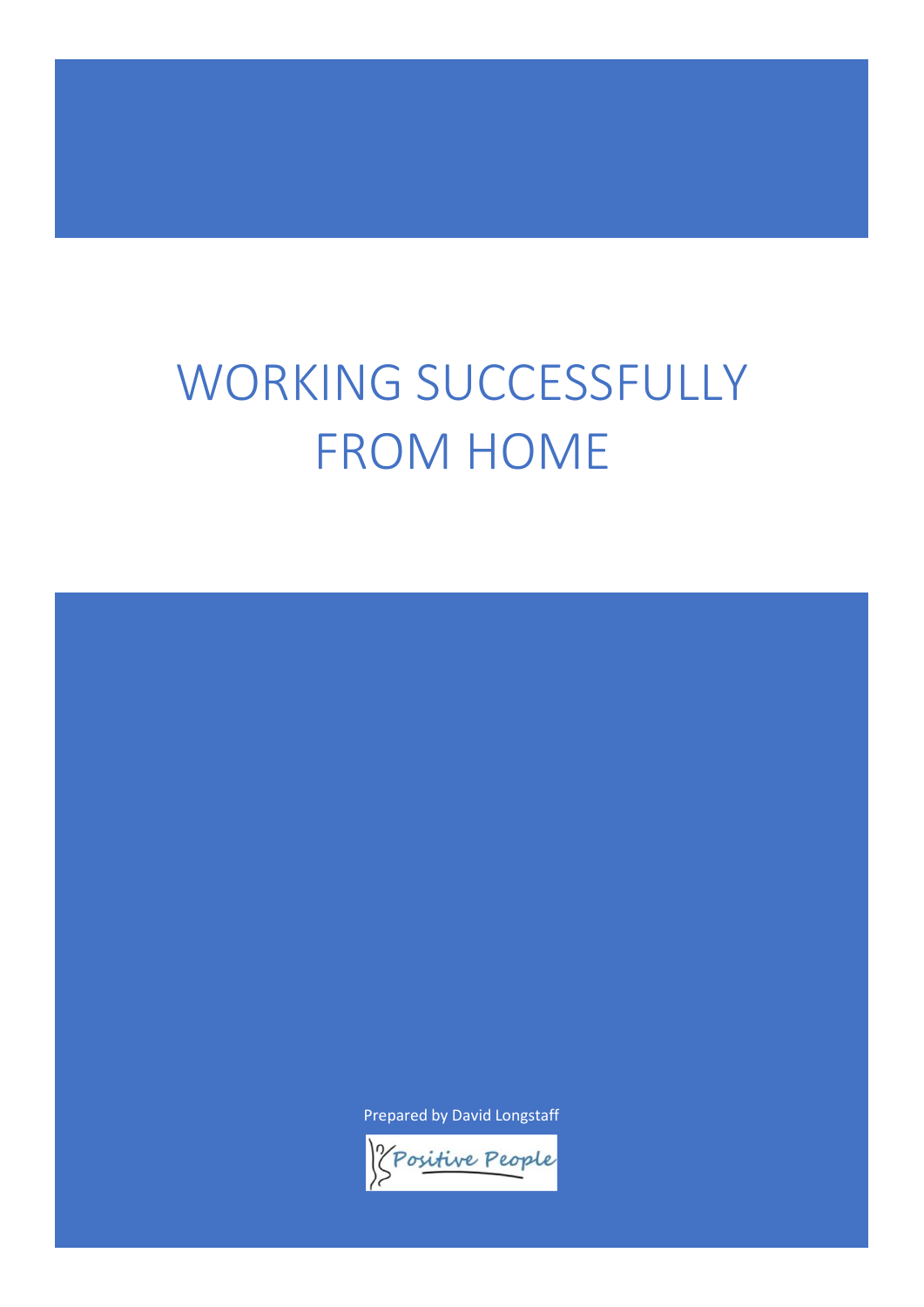#### Contents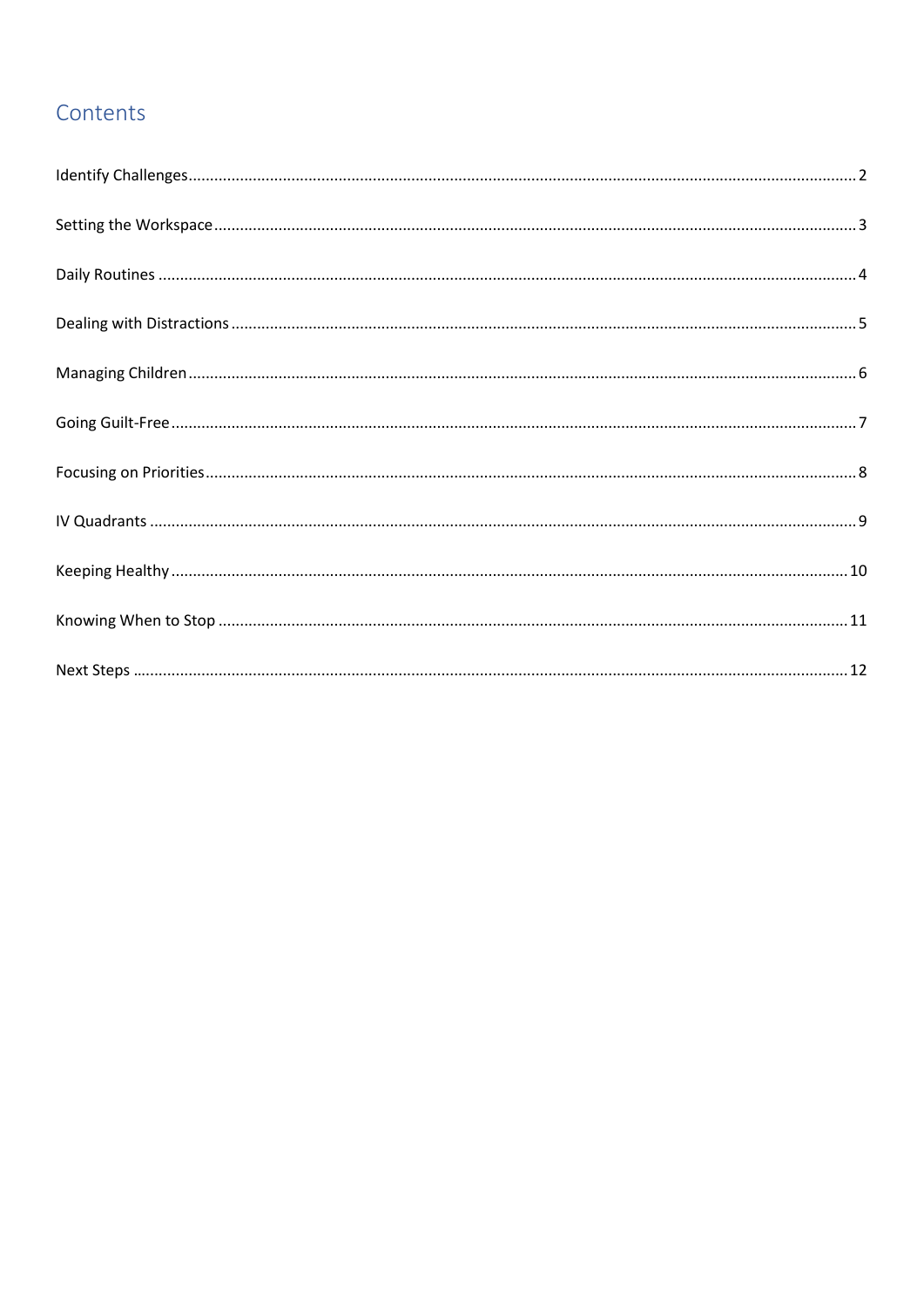#### <span id="page-2-0"></span>Identify Challenges

Everyone has different issues as they work from home - your problems won't be the same as other colleagues.

Which ones do you think will be the most common; which will be less obvious.

List your challenges below:



*<u> Spositive People</u>*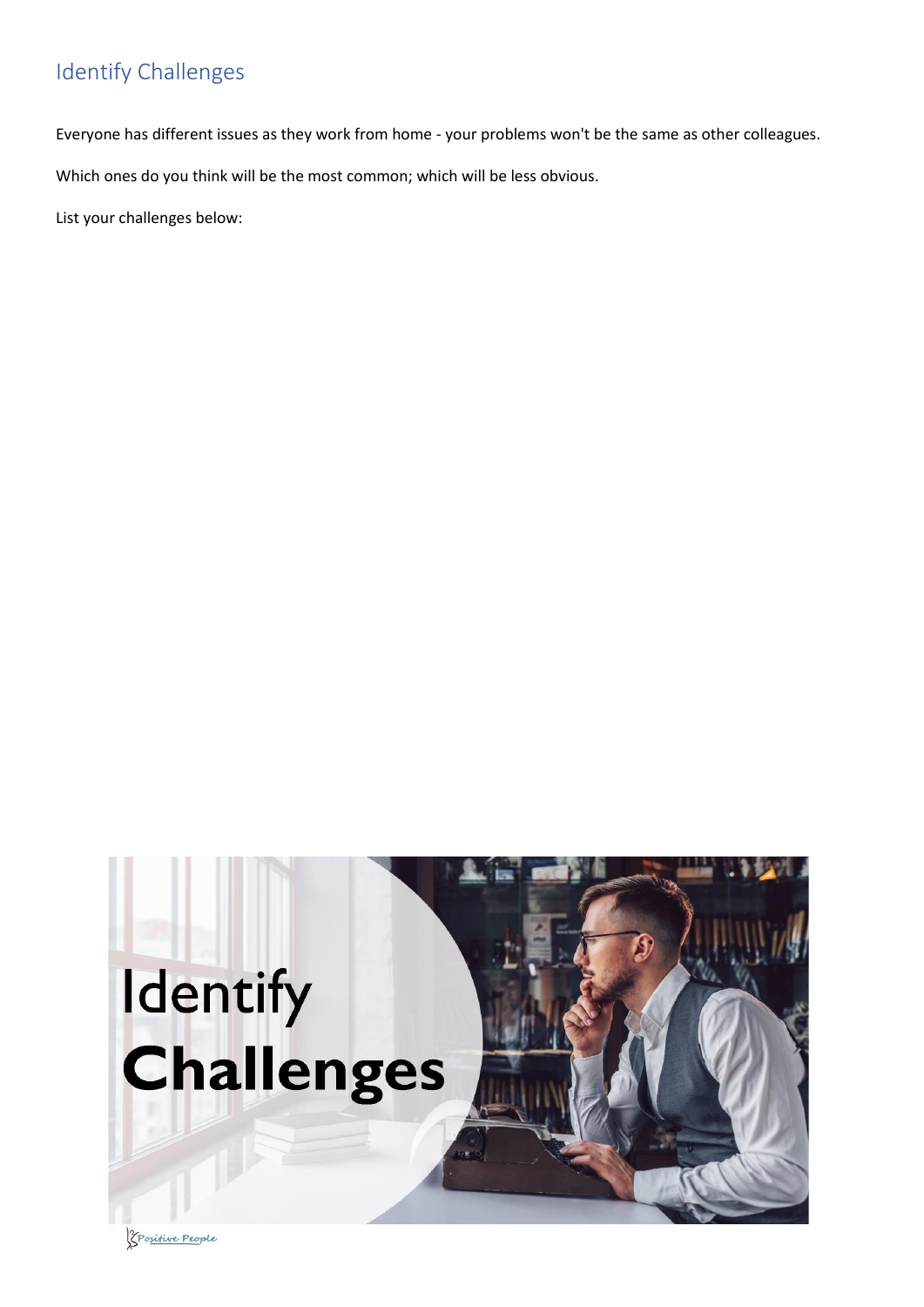#### <span id="page-3-0"></span>Setting the Workspace

| <b>Slide</b>   | <b>Presenter Notes</b>                                                                                                  | <b>Personal Notes</b> |
|----------------|-------------------------------------------------------------------------------------------------------------------------|-----------------------|
|                | Choose the best working space<br>possible.<br>Have a routine to work in a space<br>that creates a work / home division. |                       |
| Projector Proy | If it's a temporary situation it may<br>not be as good as your normal<br>office, but can you recommission a<br>corner?  |                       |
|                | Select appropriate furniture and<br>equipment.<br>Ask your employer if there is<br>available support.                   |                       |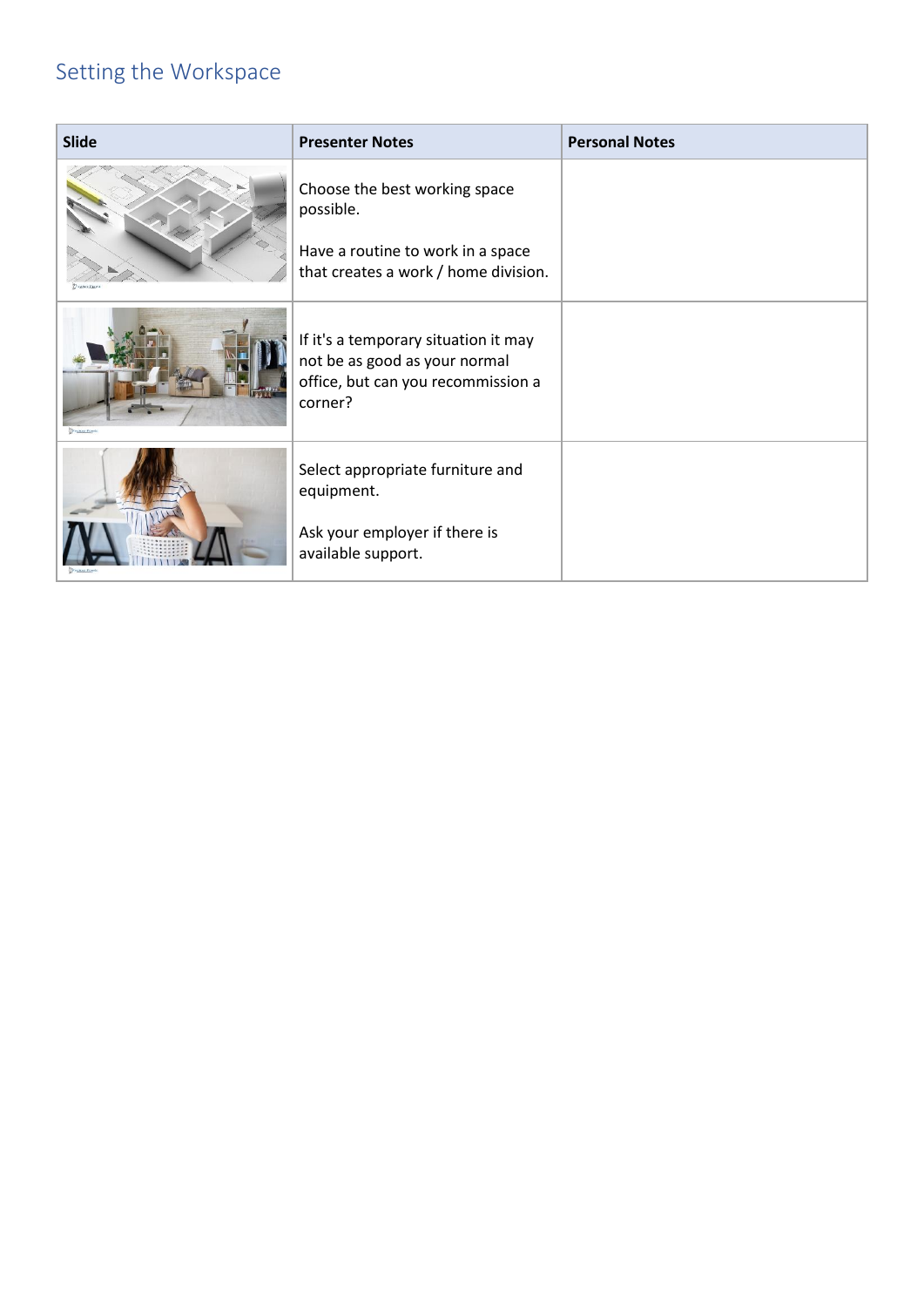## <span id="page-4-0"></span>Daily Routines

| <b>Slide</b>                                                                                                                                                                                                                                                                                                                                                                  | <b>Presenter Notes</b>                                                                                                                                                                                                                                | <b>Personal Notes</b> |
|-------------------------------------------------------------------------------------------------------------------------------------------------------------------------------------------------------------------------------------------------------------------------------------------------------------------------------------------------------------------------------|-------------------------------------------------------------------------------------------------------------------------------------------------------------------------------------------------------------------------------------------------------|-----------------------|
| <b>Transfer Form</b>                                                                                                                                                                                                                                                                                                                                                          | Getting dressed for work helps<br>maintain a good routine when<br>working from home - even switching<br>from slippers to shoes                                                                                                                        |                       |
| $x - x - y = -1$ like $x + 2 - y - 2 = 0$<br>they will child a manifestation of themselves<br>DAILY RITUALS<br>Very aroductivity coapits aromate the senath of organized billy rituals. They are similar to routines and<br><b>Kitatia</b><br>le marcado y<br>Sherarchees<br><b>Rodes</b><br><b>IACTOR</b><br>Woodny frames. Valuations are action-<br><b>Transfere</b> Perry | Create and maintain daily routines<br>that are conscious activities that get<br>your brain into (or out of) work<br>mode.<br>Michael Hyatt calls them Daily<br><b>Rituals</b><br>Reference:<br>https://charlesduhigg.com/                             |                       |
|                                                                                                                                                                                                                                                                                                                                                                               | Keep daily (if possible) contact with<br>your colleagues; video is ideal if<br>face-to-face contact is not possible.<br>Long term social isolation increases<br>stress levels in staff<br>(https://en.wikipedia.org/wiki/Social<br><i>isolation</i> ) |                       |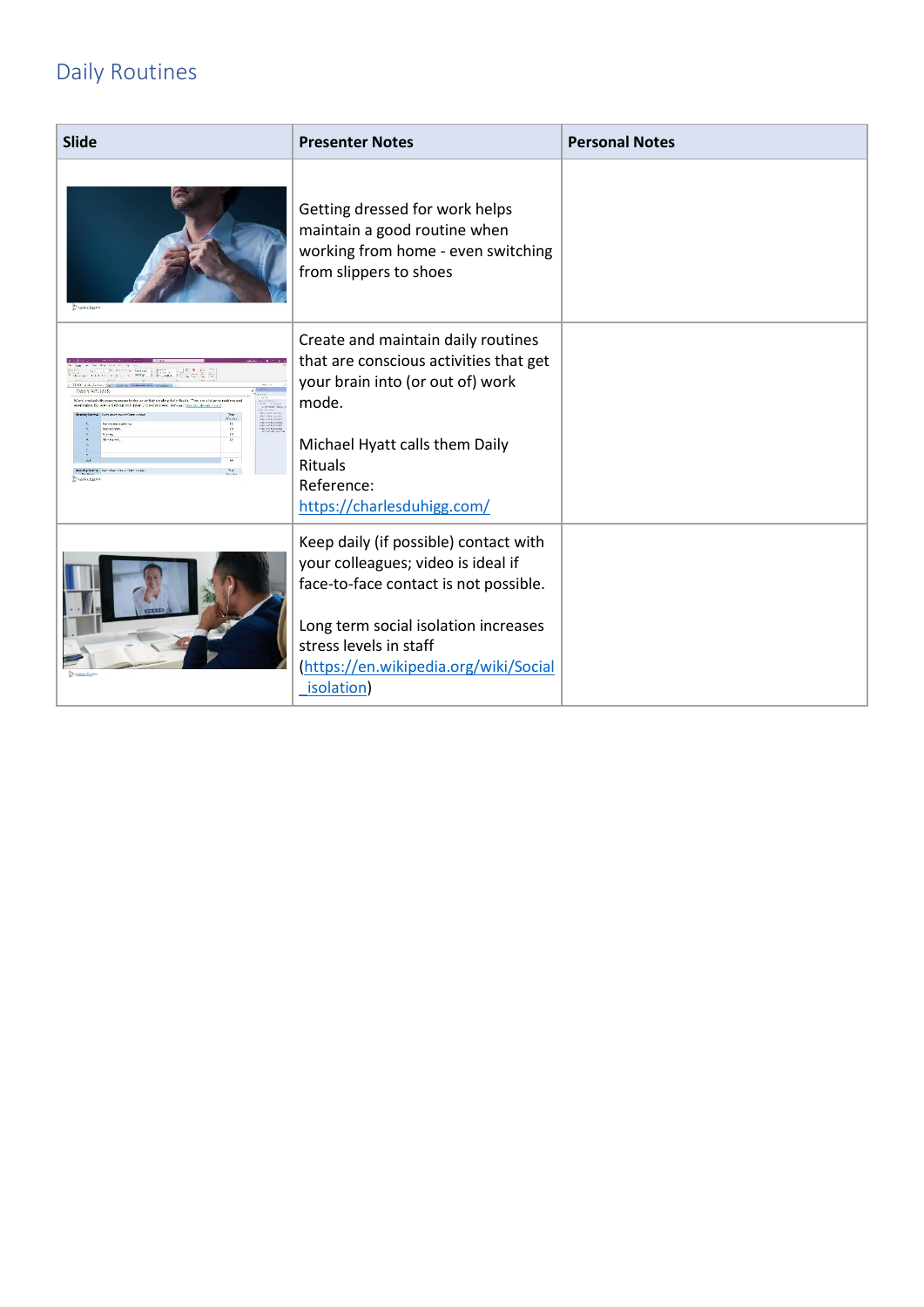# <span id="page-5-0"></span>Dealing with Distractions

| <b>Slide</b>                                                                                    | <b>Presenter Notes</b>                                                                                                                                                                              | <b>Personal Notes</b> |
|-------------------------------------------------------------------------------------------------|-----------------------------------------------------------------------------------------------------------------------------------------------------------------------------------------------------|-----------------------|
| <b>Transmitter</b>                                                                              | Many find the Pomodoro technique<br>helpful for managing our own<br>distractions.                                                                                                                   |                       |
| d Mescuellim<br>You didn't sign up<br>for 50+ hour<br>workweeks<br><b>Chrysler Harve</b>        | There are also plenty of digital tools<br>to help increase focus. Some of<br>these can monitor and even block<br>for a set time social media sites.<br>For example, try RescueTime or<br>Focusmate. |                       |
| 1250 Q ®<br>4. 5.00.1945 #<br>Focus<br>Popular playlists<br>lusic Fo<br>Q<br><b>Creston Bay</b> | Some find a "focus" playlist with<br>headphones helpful.<br>For example, there are public<br>playlists for Spotify which are<br>packed with music to help you<br>concentrate.                       |                       |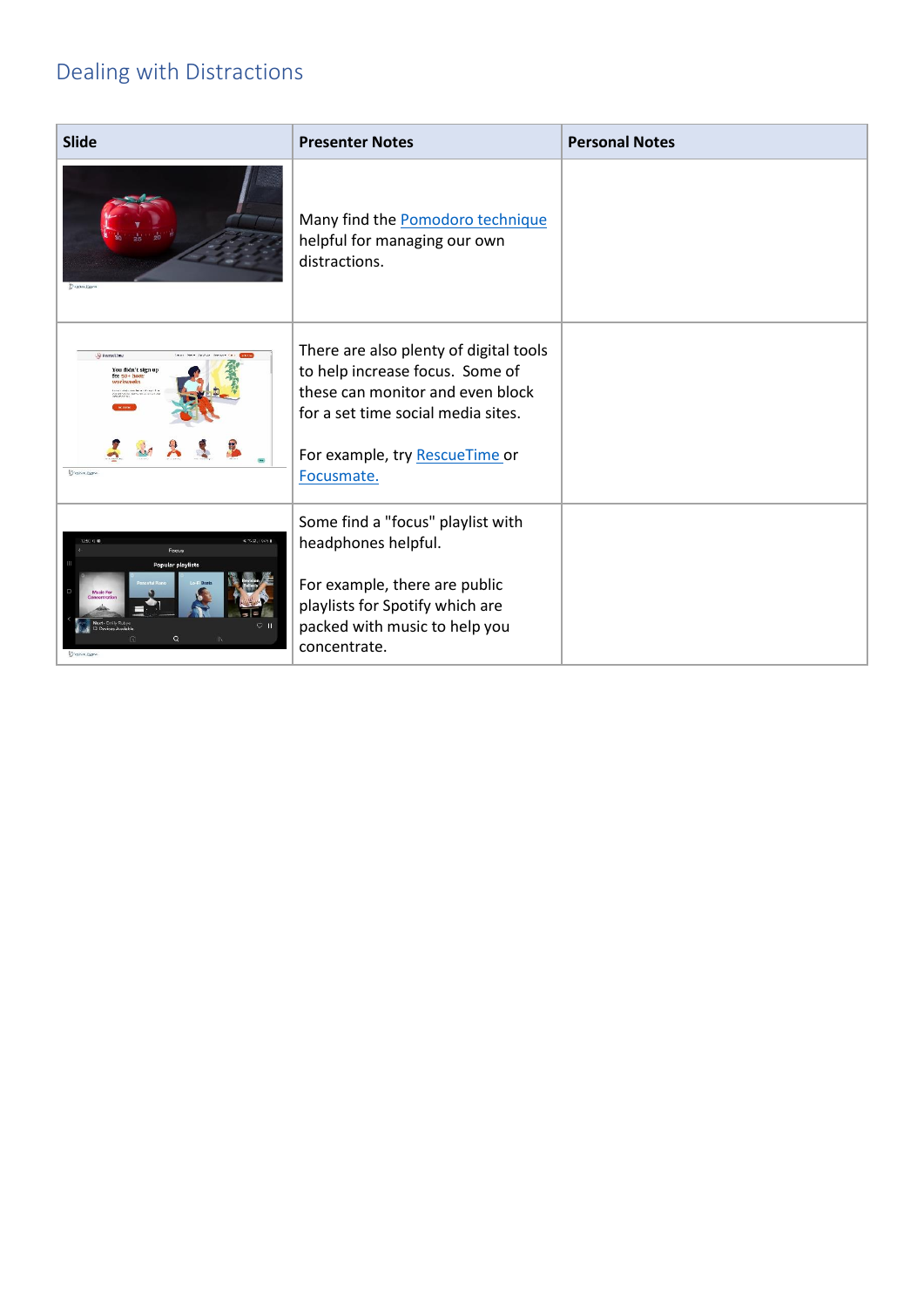# <span id="page-6-0"></span>Managing Children

| <b>Slide</b> | <b>Presenter Notes</b>                                                                                                                                                                                                                                                                                                                                                                                                                                                                                                                                                                                                                                                                                                                                                     | <b>Personal Notes</b> |
|--------------|----------------------------------------------------------------------------------------------------------------------------------------------------------------------------------------------------------------------------------------------------------------------------------------------------------------------------------------------------------------------------------------------------------------------------------------------------------------------------------------------------------------------------------------------------------------------------------------------------------------------------------------------------------------------------------------------------------------------------------------------------------------------------|-----------------------|
|              | Don't worry if colleagues/clients see<br>your children  It happens to the<br>best.                                                                                                                                                                                                                                                                                                                                                                                                                                                                                                                                                                                                                                                                                         |                       |
| BES          | You may remember this BBC<br>interview with Professor Robert<br>Kelly - it didn't him any harm - he<br>now has a massive following on<br>social media.                                                                                                                                                                                                                                                                                                                                                                                                                                                                                                                                                                                                                     |                       |
|              | Here are some hints that some<br>parents find helpful:<br>Give them some undivided<br>time (to then allow you some<br>time to focus on work<br>Work early before they get up<br>Work later after they go to<br>bed<br>Create your own 'discovery'<br>bag with lots of activities to<br>keep them busy<br>A big roll of wallpaper for<br>painting (rather than a few<br>pages)<br>Use some educational TV - for<br>example the BBC have<br>announced additional<br>programmes during the<br>Coronavirus pandemic.<br>If you have multiple children<br>Try "Pass the Story" - one<br>child begins writing a story on<br>a single page and leaves it<br>with a cliff-hanger. The next<br>child adds a page and leaves<br>another cliff-hanger. And so<br>on  (Great trick for |                       |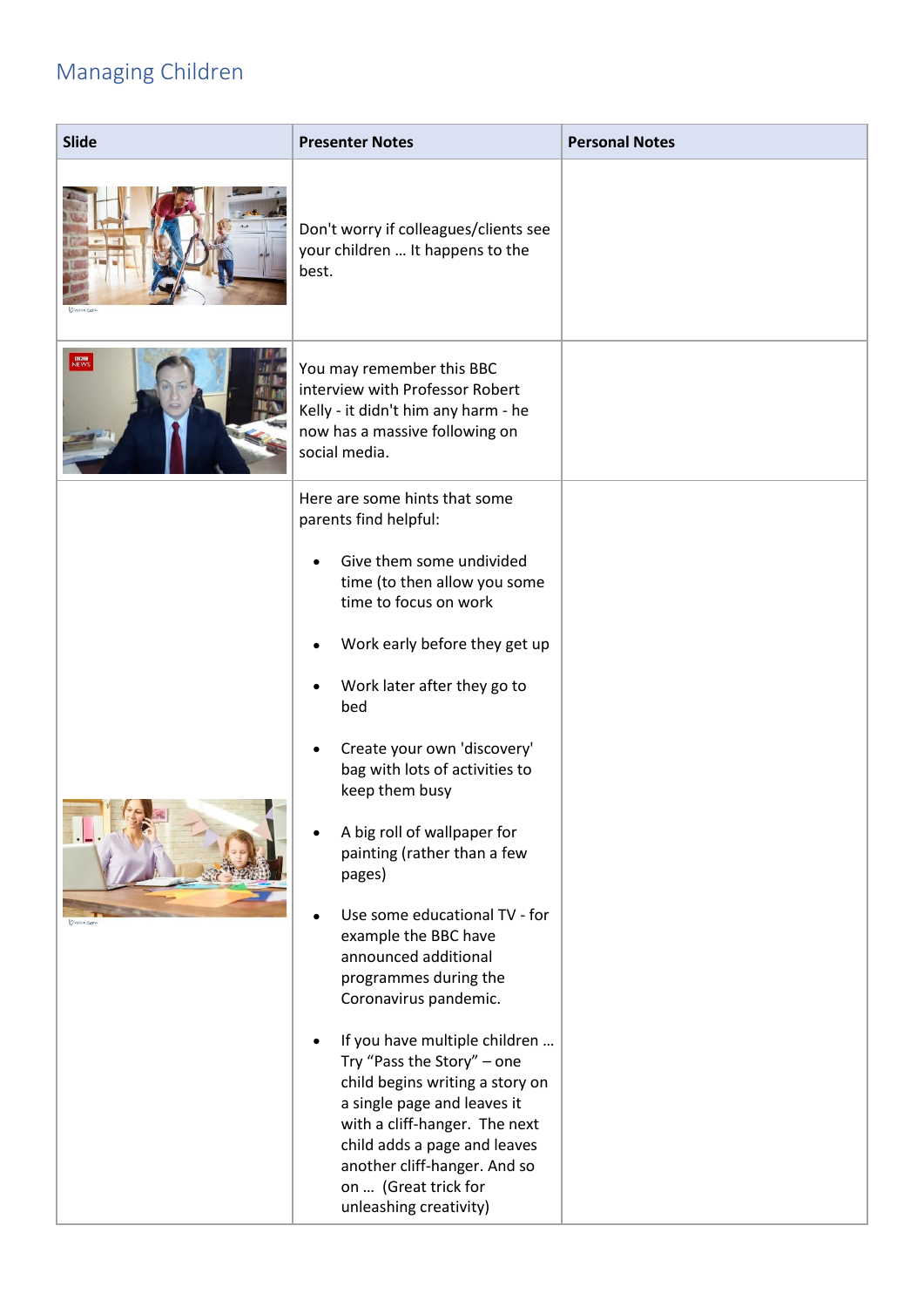## <span id="page-7-0"></span>Going Guilt-Free

| <b>Slide</b>       | <b>Presenter Notes</b>                                                                                    | <b>Personal Notes</b> |
|--------------------|-----------------------------------------------------------------------------------------------------------|-----------------------|
| President Pagels   | Our many busy roles can give us<br>guilt.<br>When we are working from home,<br>this can increase further. |                       |
|                    | Our many busy roles can give us<br>guilt.                                                                 |                       |
|                    | When we are working from home,<br>this can increase further.                                              |                       |
|                    | Be realistic - there are only 24<br>$\bullet$<br>hours in the day. You can't do<br>everything.            |                       |
| <b>Cheston Ker</b> | Keep a sense of humour                                                                                    |                       |
|                    | Avoid perfectionism (See Tim<br>$\bullet$<br>Urban's TED talk on<br>procrastination).                     |                       |
|                    | Talk things over with a trusted<br>$\bullet$<br>friend.                                                   |                       |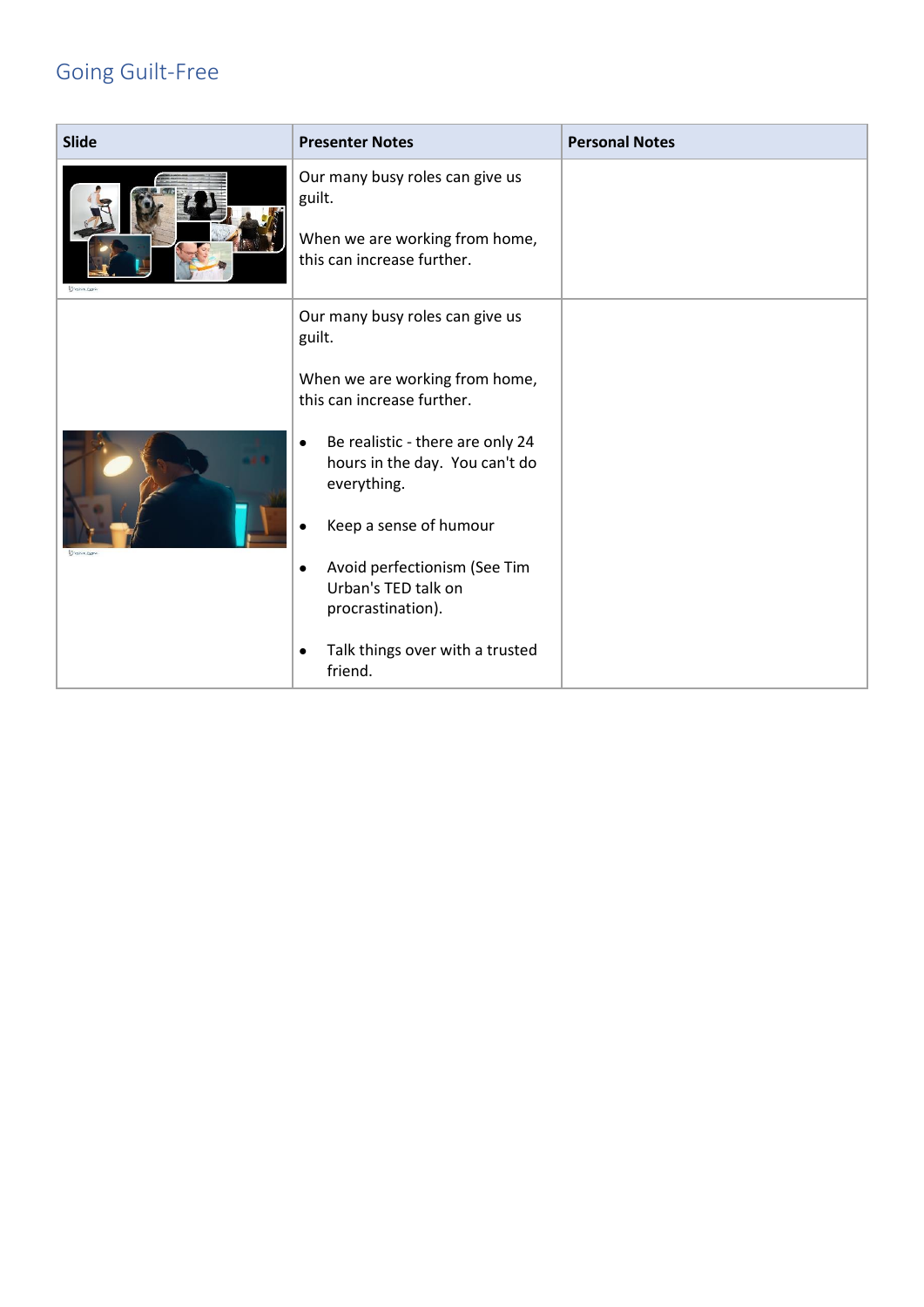# <span id="page-8-0"></span>Focusing on Priorities

| <b>Slide</b>                | <b>Presenter Notes</b>                                                                                                                                                             | <b>Personal Notes</b> |
|-----------------------------|------------------------------------------------------------------------------------------------------------------------------------------------------------------------------------|-----------------------|
| HIGH<br><b>RGENC</b><br>LOW | If home-working is not your usual<br>style, it's even more important to<br>focus just on the priorities.<br>But, how can you identify them? Try                                    |                       |
|                             | the exercise on the next page.                                                                                                                                                     |                       |
|                             | If we are clear on our priorities - we<br>can now create our "Daily Big 3"                                                                                                         |                       |
|                             | This can be handled in Microsoft To<br>Do, using the Daily Big 3, or in<br>Outlook by dragging tasks into the<br>calendar.                                                         |                       |
|                             | This can also be effectively handled<br>in Google Tasks with Google<br>Calendar (drag the task into the<br>calendar - this will block time in the<br>calendar for these key task). |                       |
|                             | Google Keep has similar<br>functionality, although it works<br>slightly differently.                                                                                               |                       |
| 1. 113111 1.1111            | It doesn't matter too much which<br>tool that you use to track your Daily<br><b>Big 3.</b>                                                                                         |                       |
|                             | This can even be effectively handled<br>using a paper planner.                                                                                                                     |                       |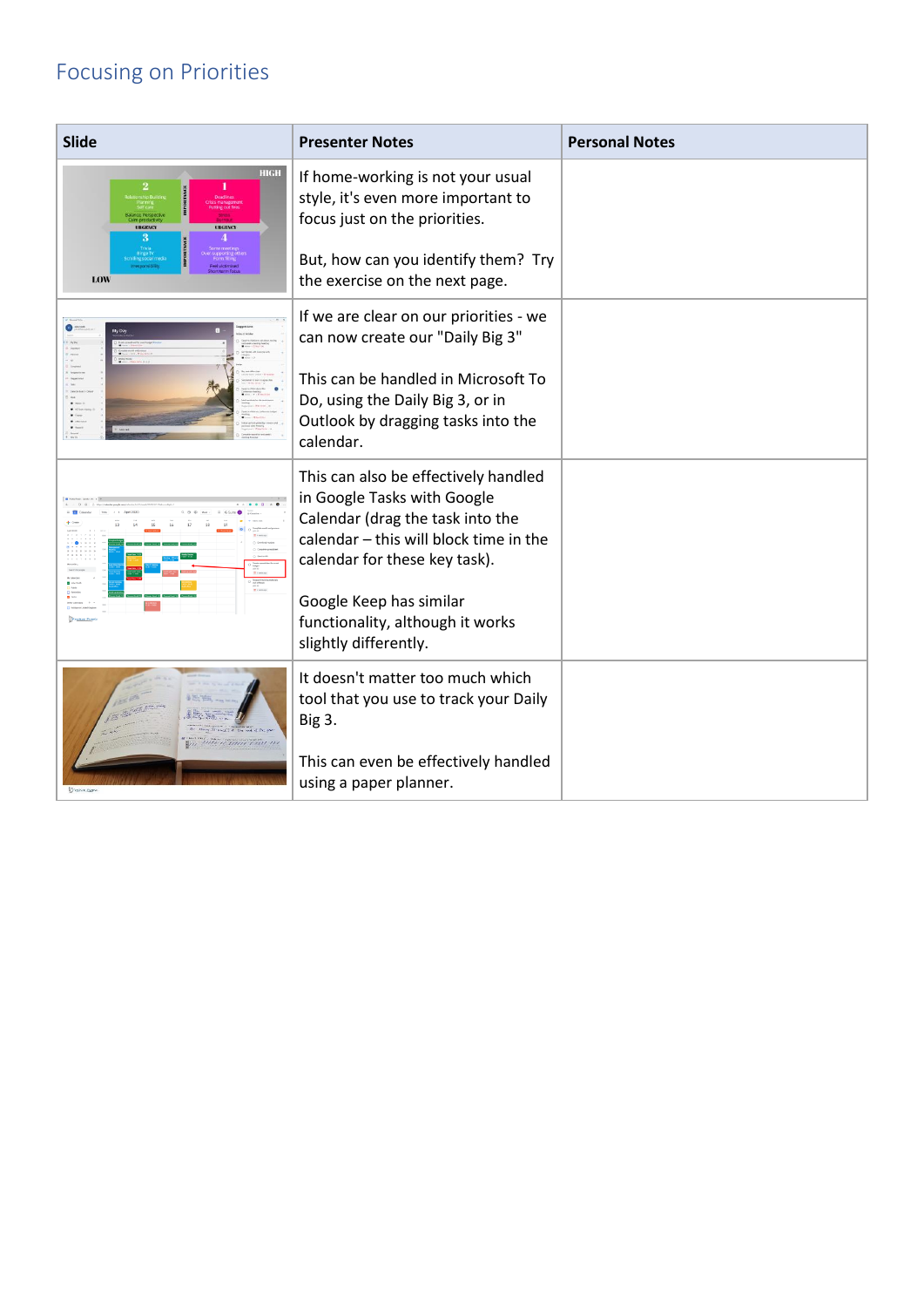#### <span id="page-9-0"></span>IV Quadrants

Sometimes known as th[e Eisenhower Matrix](http://www.eisenhower.me/eisenhower-matrix/)

If we maximise Quadrant 2, it naturally shrinks the Quadrant 1 time (reducing stress). To do this however, we need to reduce Quadrants 3 and 4.





#### **Exercise:**

Think through a typical day.

How would you categorise your recent activities.

Identify things you did in the last day and write them in each of the four boxes Especially focus on Quadrant 2.

| <b>Quadrant II</b>  | <b>Quadrant I</b>  |
|---------------------|--------------------|
| <b>Quadrant III</b> | <b>Quadrant IV</b> |

Ask yourself:

*What makes me feel in the zone? What's the 'stuff' I do that makes a difference? (work and homelife)*

If we maximise Quadrant 2, it naturally shrinks the Quadrant 1 time (reducing stress). To do this however, we need to reduce Quadrants 3 and 4.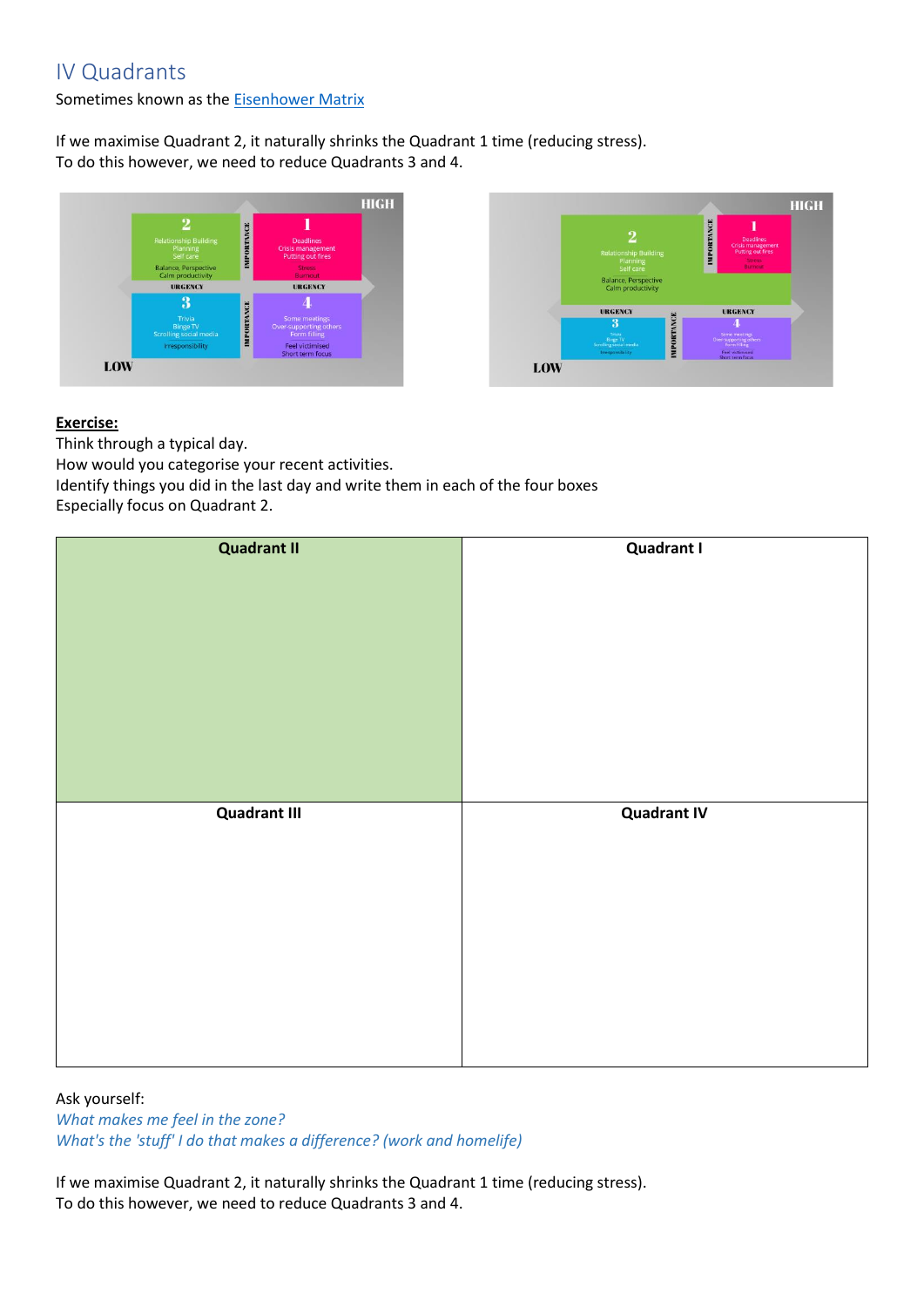## <span id="page-10-0"></span>Keeping Healthy

| <b>Slide</b>                                                    | <b>Presenter Notes</b>                                                                                                                                                     | <b>Personal Notes</b> |
|-----------------------------------------------------------------|----------------------------------------------------------------------------------------------------------------------------------------------------------------------------|-----------------------|
|                                                                 | These are obvious, but eat healthy.<br>When working from home it can be<br>easy to snack on biscuits all day.<br>Take a proper lunch break and enjoy<br>a healthy meal.    |                       |
|                                                                 | Sitting on a chair all day (especially if<br>it isn't ergonomic) can affect our<br>health.<br>Getting out for a walk or some other<br>exercise will increase productivity. |                       |
| <b>Online Indoor Workouts (Joe Wicks, etc.)</b><br>Prince Pioni | Even if outdoor exercise is not an<br>option, you can still enjoy an indoor<br>workout (e.g. Joe Wicks and 5-<br>minute stretch YouTube videos)                            |                       |
|                                                                 | And of course, get enough sleep.                                                                                                                                           |                       |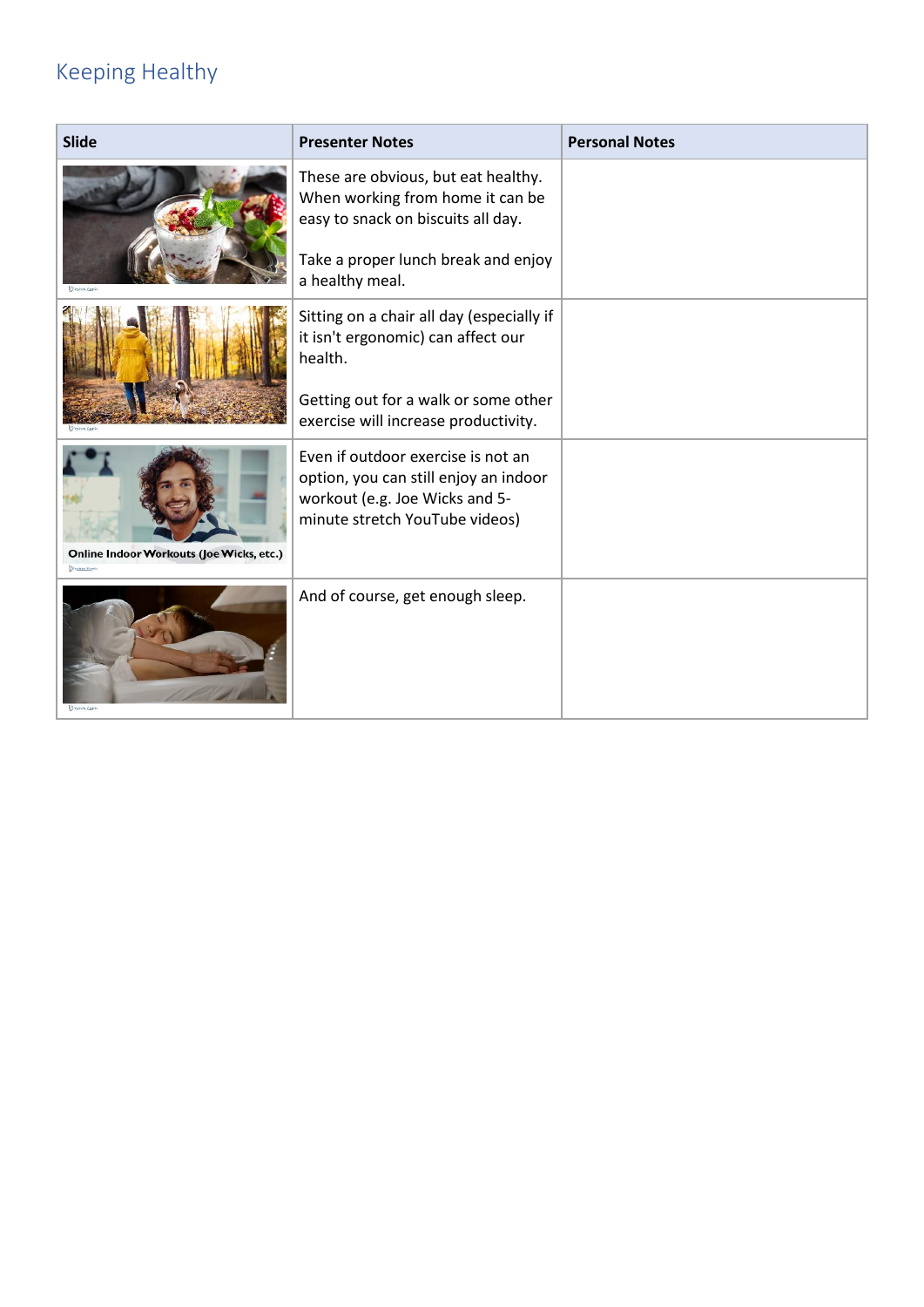### <span id="page-11-0"></span>Knowing When to Stop

| <b>Slide</b> | <b>Presenter Notes</b>                                                                     | <b>Personal Notes</b> |
|--------------|--------------------------------------------------------------------------------------------|-----------------------|
|              | Working long into the night, affects<br>the quality of our work.                           |                       |
|              | In addition, it can then take a long<br>time to wind down and affect our<br>sleep quality. |                       |
| Pendor Repúb | Switch off at a sensible time.                                                             |                       |
|              | There's always tomorrow                                                                    |                       |